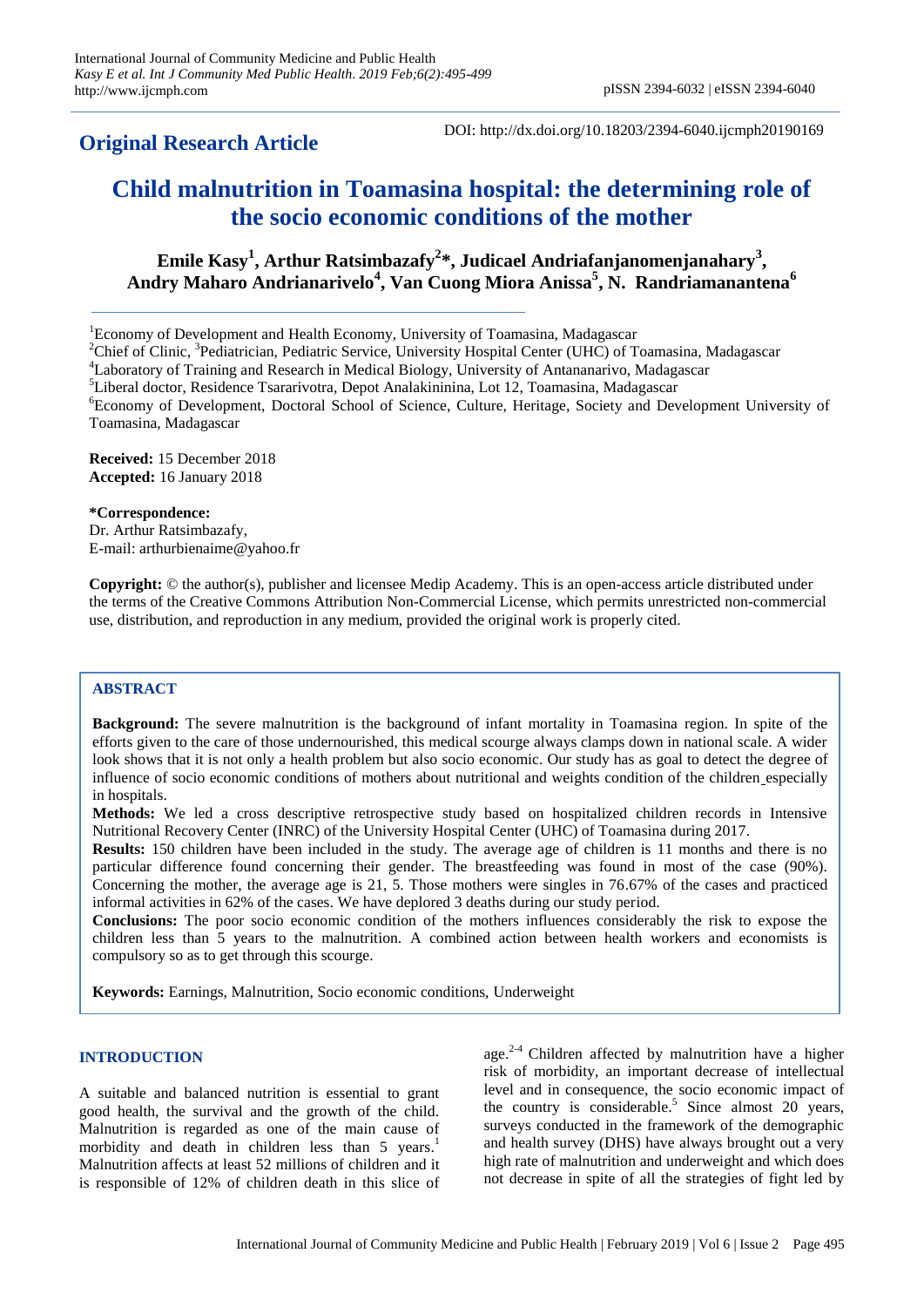the Malagasy ministry of health. <sup>6</sup> With the malaria, diarrhea and acute respiratory infections, it is this malnutrition that which can be considered as background of infant death. 6 In Madagascar, malnutrition is treated by supplement food taken care by institutions like Intensive Nutritional Recovery Center (INRC) in hospital surroundings for the undernourished with complications and the Ambulatory nutritional recovery centers for severe malnutrition without complications (CRENAS) in ambulatory. 7 In spite of all those efforts, this health scourge clamps down in national even international scale. Or, a wider look shows that the socioeconomic conditions of the mothers are a more or less settings decisive for the nutritional conditions of the children. There conciliation of those 2 visions draw a common logic as for the study done by Ali and Thorbecke using on one side the health parameters (weight and height of the children) and on the other side the economic parameters like income and socio economic of the houses.<sup>8</sup>

Concerning health, malnutrition demonstrate itself by a state in which the physical function of the person fades to an extend that he cannot ensure the good execution of body function like growing, physical work, resistance to diseases and recovery from that. <sup>9</sup> Malnutrition in poor country like Madagascar is in the form of undernourishment provoked by the lack of food contribution on a specific type of nutrient (vitamins, proteins, trace elements). 10

Concerning economics, in poverty context, malnutrition demonstrate itself by lack of food caused by poverty with capacity problems, freedoms and abilities to produce what people need to ensure their survival, their life and their well-being. $^{11}$ 

To our knowledge, very little study on childhood malnutrition in hospital was conducted in Toamasina according to the socioeconomic conditions of the mother.

This study is going to try to show the degree of influence of socio economic conditions of the mothers on the weigh nutritional conditions of the children particularly in hospital surroundings. Our hypothesis is that an undernourished child is most of the time from family whose socio-demographic conditions are unfavourable.

# **METHODS**

The study was led in the Intensive Nutritional Recovery Center (INRC) of the pediatric service of the Teaching Hospital of Analankininina Toamasina Madagascar. The city of Toamasina is located in the north coast of the big island. <sup>6</sup> The INRC of the TH record an average activity of 200 admissions each year so the hospital cares of undernourished children from all the East region of Madagascar. Active since 2003, it works in straight collaboration with the Nutritional Education and Recovery Ambulatory Center (NERAC) for the severe

malnutrition who takes the bridging when the children get out of the hospital.

We have thus led a transversal retrospective study based on hospitalised children records in the INRC of the TH during 2007.

Are included in the study all of the children of less than 5 years, admitted in the INRC of the pediatric service of Toamasina since  $01<sup>st</sup>$  of January 2017 till 31st of December 2017, and we have excluded those whose records were incomplete and those who were out without medical consent.

During the study period, 150 children less than 5 years have been included. We have collected the data relating to the children but also to the mother.

The relative variables to the child are age, gender, weight, weight height ratio, mid-upper-arm circumference, presence of bilateral oedema how it occurred.

And those of the mother are based on the sociodemographic variables of the mother: age, marital status, occupation and level of education.

For the comparative analysis with the socio-demographic variables, the nutritional indicator weight/height (W/H) has been considered. This sign has the advantage of being independent of the age which is in the context of Madagascar, always hard to define with precision. This sign is calculated from the tables of references established by the National Center for Health Statistics (NCHS) and recommended by WHO and adopted by the Malagasy ministry of public health.<sup>12,13</sup> This sign is expressed by the form of « Z score» which is the space between the individual value and the median of the population reference, divided by the standard deviation of the population reference. From the Z score of W/H (W/HZ), we have classified the children in three groups:

- Normal child:  $-2 < W/HZ < +2$ ;
- Skinny child: W/HZ <-2;
- Overweight child: W/HZ >+2.

The height has been measured by height gauge. The weight has been measured by baby scale without clothes.

The data were processed using excel and then introduced into the statistical software SPSS 16 for interpreting and analyzing economic-health.

# **RESULTS**

During our study period, we have recorded 174 hospitalised children of less than 5 years at the INRC unit of the TH. Among them, 24 children had incomplete records or got out of the hospital without medical consent. So, we have included 150 children in the survey.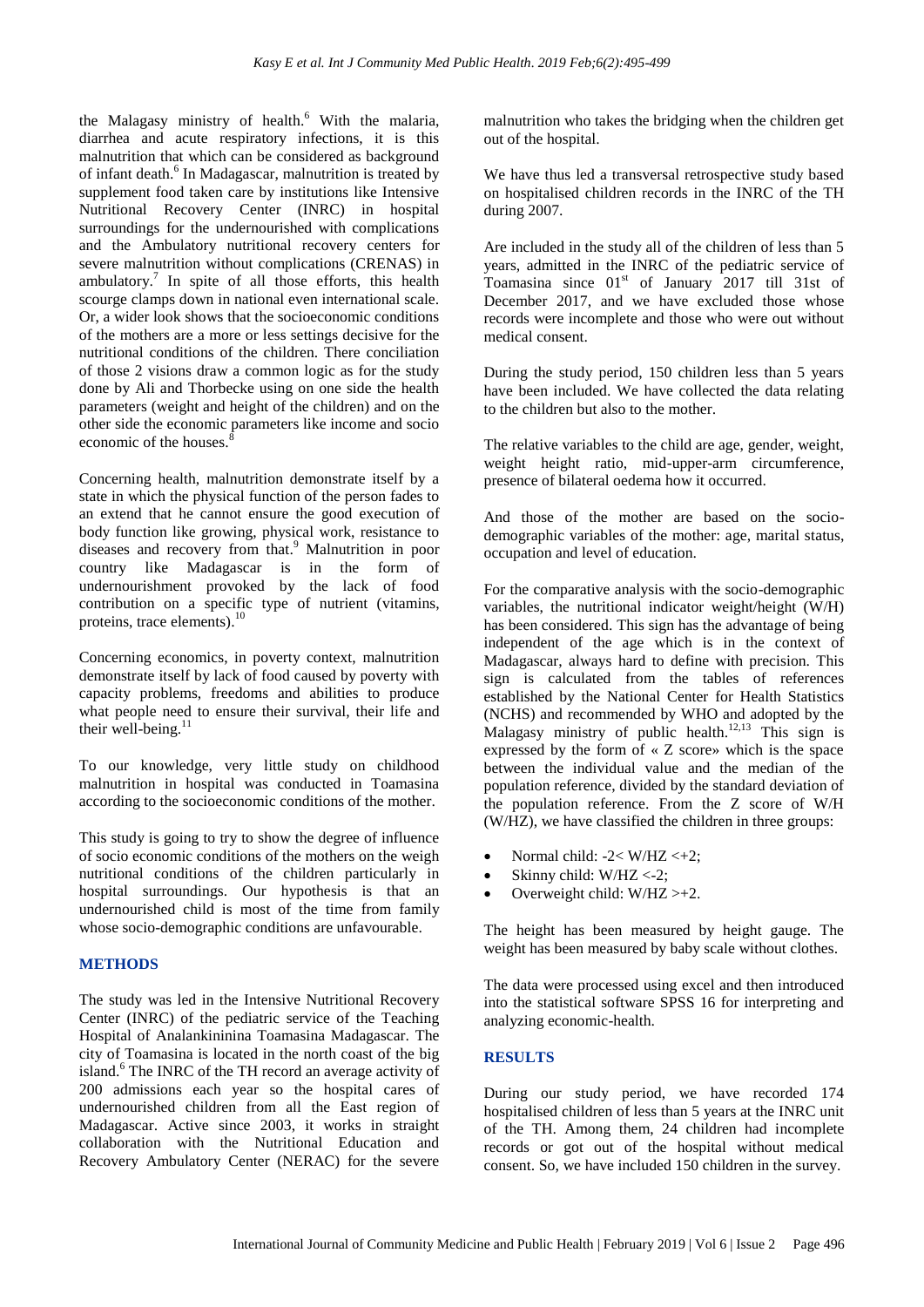The survey shows that malnourished children admitted to the INRC are slightly predominantly female (50.7% of cases) with a sex ratio of 0.97.

We have noted that most of them follow breastfeeding till 6 months as well. The average weighted year is 11, 16 months. At the end of our survey, we have noted 3 deaths (2%) of death rate. Those deaths happened to the children less than one year. Two of those children dwelled more than 100 km from the city, inaccessible by car hence the delay of care. One of them has died from severe sepsis. The characteristics of those children are abstracted in the Table 1.

#### **Table 1: Characteristics of malnourished children admitted to the INRC.**

| <b>Characteristics</b>          | Effective $\overline{(\mathbf{n})}$ | $\frac{0}{0}$ |
|---------------------------------|-------------------------------------|---------------|
| Gender                          |                                     |               |
| Male                            | 74                                  | 49.33         |
| Female                          | 76                                  | 50.67         |
| Age                             |                                     |               |
| $0-6$ months                    | 17                                  | 11.33         |
| 6-12 months                     | 25                                  | 16.67         |
| $12-24$ months                  | 36                                  | 24.00         |
| 24 months-5 years               | 72                                  | 48.00         |
| <b>Exclusive breast feeding</b> |                                     |               |
| Yes                             | 67                                  | 44.67         |
| No                              | 83                                  | 55.33         |
| <b>Method of exit</b>           |                                     |               |
| Healed                          | 147                                 | 98.00         |
| Death                           | 3                                   | 2.00          |

#### **Table 2: Characteristics of the mothers of malnourished children admitted to the INRC.**

| Age of the mother (in<br>years)<br>19<br>< 18<br>12.67<br>18-35<br>87.33<br>131<br>0.00<br>>35<br>0<br>Level of study<br>Illiterate<br>3<br>2.00<br>60<br>40.00<br>Primary<br>56.00<br>Secondary<br>84<br>Academic<br>3<br>2.00<br><b>Marital status</b><br>24<br>16.00<br>Married<br>115<br>76.67<br>Single<br>Divorced<br>9<br>6.00<br>$\mathfrak{D}$<br>1.33<br>Widowed<br><b>Activity</b><br>Household<br>36<br>24.00<br>Informal activities<br>62.00<br>93 |                   | <b>Effective</b> (n) | $\frac{0}{0}$ |
|-----------------------------------------------------------------------------------------------------------------------------------------------------------------------------------------------------------------------------------------------------------------------------------------------------------------------------------------------------------------------------------------------------------------------------------------------------------------|-------------------|----------------------|---------------|
|                                                                                                                                                                                                                                                                                                                                                                                                                                                                 |                   |                      |               |
|                                                                                                                                                                                                                                                                                                                                                                                                                                                                 |                   |                      |               |
|                                                                                                                                                                                                                                                                                                                                                                                                                                                                 |                   |                      |               |
|                                                                                                                                                                                                                                                                                                                                                                                                                                                                 |                   |                      |               |
|                                                                                                                                                                                                                                                                                                                                                                                                                                                                 |                   |                      |               |
|                                                                                                                                                                                                                                                                                                                                                                                                                                                                 |                   |                      |               |
|                                                                                                                                                                                                                                                                                                                                                                                                                                                                 |                   |                      |               |
|                                                                                                                                                                                                                                                                                                                                                                                                                                                                 |                   |                      |               |
|                                                                                                                                                                                                                                                                                                                                                                                                                                                                 |                   |                      |               |
|                                                                                                                                                                                                                                                                                                                                                                                                                                                                 |                   |                      |               |
|                                                                                                                                                                                                                                                                                                                                                                                                                                                                 |                   |                      |               |
|                                                                                                                                                                                                                                                                                                                                                                                                                                                                 |                   |                      |               |
|                                                                                                                                                                                                                                                                                                                                                                                                                                                                 |                   |                      |               |
|                                                                                                                                                                                                                                                                                                                                                                                                                                                                 |                   |                      |               |
|                                                                                                                                                                                                                                                                                                                                                                                                                                                                 |                   |                      |               |
|                                                                                                                                                                                                                                                                                                                                                                                                                                                                 |                   |                      |               |
|                                                                                                                                                                                                                                                                                                                                                                                                                                                                 |                   |                      |               |
|                                                                                                                                                                                                                                                                                                                                                                                                                                                                 |                   |                      |               |
|                                                                                                                                                                                                                                                                                                                                                                                                                                                                 | Formal activities | 21                   | 14.00         |

Concerning the maternal characteristics (Table 2), we have found an average age of 21.5 years with extremes going from 16 to 34 years. These mothers are very young in most cases. They are single in most of the case (78%). The level of study is very low as well 2% of illiterate, 40% of primary school, 56% of the high school. Only 2% have been to the University. On average, mothers leave school in college. We also found that 24% of the mothers were housewives, 14% had formal activities.

# **DISCUSSION**

Our study shows that severe malnutrition in the children of less than 5 years is still a real challenge for our country, particularly in our region where here is only one INRC which ensures the nutritional care of the children in hospital surroundings.

It appears that our study records an almost equal proportion between genders.

In Madagascar, previously, the social consideration enhances the value of the boys more than the girls. Our study shows that concerning nutrition, parents don`t make too much distinction between both sexes. The literature found the same observation as well.<sup>14</sup> A high rate of breastfeeding has been found in our context in 90% of the cases before 6 months. According to the 2008 demographic and health surveys (DHS) in 2008, Madagascar is the second sub-Saharan country to have an exclusive and highest rate of breastfeeding at 77%. <sup>6</sup> This shows us that malnutrition generally happens after the diversification age of 6 months. The mothers ensure drastically breastfeeding but the diversification is still non-compliant. Our study reflects this reality while finding an average age of around 11 months. In our region, the economy concerns especially the trade because of the existence of the fluvial port. The cost of living is high and most of the families live under the poverty line. Those who live in the countryside try to do agriculture but in a craft and inadequate way. So the diversification is seen most of the time based on rice and cassava. This has a capital impact on the development and the children`s state of nutrition. 15

If this study has as a main question the role of the socioeconomic conditions of the mother on the nutritional state of the children, the information from the survey try to corroborate that hypothesis.

The average age of the mothers around 21.5 years (min 16 and max 34) shows that they are much too young to take care of their children correctly. As a matter of fact, a too young mother does not have the maturity needed so as to suitably ensure the care of her child.<sup>16</sup> Or, the recent observations show that Malagasy girls tend to become pregnant earlier and earlier. This could be linked to several factors such as lack of distraction, poverty which lead them to use all their means to avoid the family home,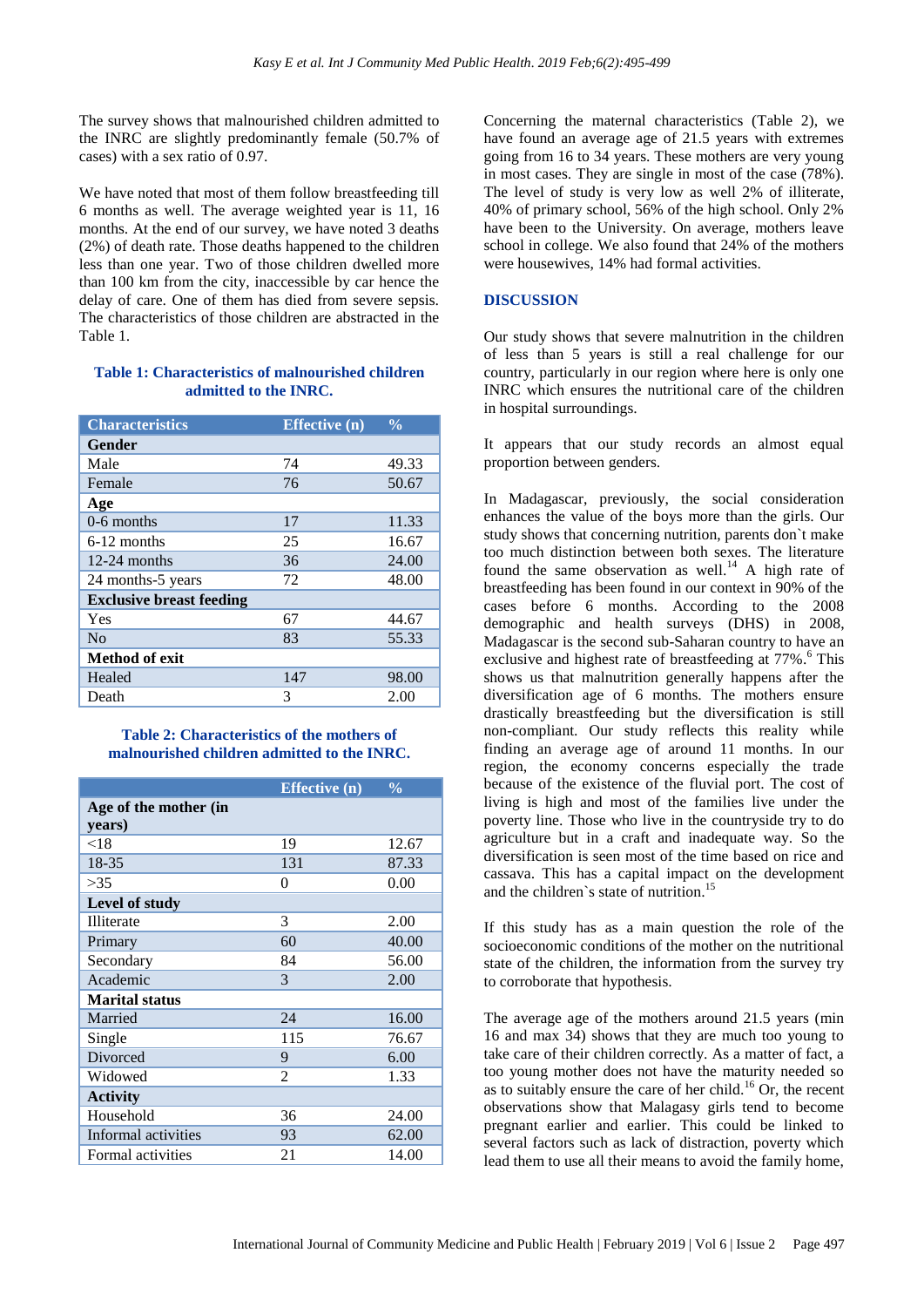or the ancestor belief which tends to organise an arranged marriage for their daughter.

Most of them (78%) are single. A lot of them have stopped school in secondary school and more than 77% have no occupation. Their social situation shows some precarity which is not neutral at all for the nutritional and health situation of the children. And if the discussion keeps going on the fact that the mothers in a precarious situation are the source of the children`s malnutrition in young child, our study tends to confirm that hypothesis.

Those different results converge to the other study in the same region and even from other countries.<sup>17,18</sup>

Since 1990, the successive Malagasy government have tried to make an effort to fight against malnutrition especially for children less than 5 years. That struggle which took the national nutrition politic form and having been in integral part of the health politics insist on the increase of breastfeeding, the fight against vitamin A, iron and iodine deficiency.<sup>19</sup> These actions are reinforced by the supervision and promotion of the growth of the children of less than 5 years, the nutrition and the health of the women and girls particularly pregnant and breastfeeding women insisting on the access of primary care and the access to drinkable water and hygiene of the local.

In short, these are actions of health orientations. Or, if we consult the combined study led by Thorbecke between anthropometric parameters (health) and the economic parameters (income), it has been concluded that if malnutrition physically appears as a health problem, the real source is located in economic problems through weakness of income. Following the conclusion that the percentage of the poor depends on the average income and on the distribution of income and that the percentage of the poor determine the rate of malnutrition, the physical weakening is only an appearance, the problem of the malnutrition and the lack weigh is economic.

Experiences tell us that children who get out of the INRC come back few times later because the economic condition et durable in which they live never give a warranty of a sufficient healthy and lasting nutrition which topple them over to the malnutrition.

To remedy that the sanitary actions whether in hospital or in ambulatory local will never be enough to decrease the rate of the malnutrition as all the politics has fixed since 90.<sup>1</sup> We should topple over to economic sanitary actions insisting on the ability either to produce by themselves or by getting decent incomes. If sanitary actions of corrective characters like nutritional supplementation or admission to the INRC or NERAC are vitally needed for the restoration of the children`s state, more strategic and preventive actions are essential to keep lasting physical and sanitary conditions.

For all social politics, vulnerable household like young mothers or single deserve a specific attention concerning the reinforcement of participation in economic activities and in monetary resources to move away from malnutrition whom children are the most affected. And this must get to the hospital center to do their duty of reference care.

Generally, besides the sanitary actions we should give to the household means to ensure their well-being in activities and suitable work, a suitable sanitary and economic measure for the poorest (access to drinkable water, hygiene) and a lasting preventive social politics.

# **CONCLUSION**

Malnutrition which affects essentially children less than 5 years is a scourge which has harmful and dramatic consequences not only on their health and development but also on the economy of the whole country

We have seen through our study that the problems are not only sanitary. The socioeconomic level of the mothers plays an essential role in the malnutrition to happen.

It is true that without the INRC which is legitimate, legal and human, the risk of death are real for those undernourished children. But the mothers need more ongoing economic and strategic support to avoid the spectrum of malnutrition. Preventive measures followed by follow-up actions are essential to avoid both the chronic characteristic of malnutrition and the relapse to the same situation. It is about the additional combination of sanitary and economic actions towards the malnutrition.

*Funding: No funding sources Conflict of interest: None declared Ethical approval: Not required*

#### **REFERENCES**

- 1. Ministère de la Santé Publique. Politique Nationale de Santé, République de Madagascar. 2005.
- 2. United Nations International Children's Emergency Fund (UNICEF), World Health Organization (WHO) and The World bank. UNICEF-WHO-World Bank Joint Child Malnutrition Estimates. Levels and Trends in Child malnutrition. UNICEF, NewYork; WHO, Geneva; The World Bank, Washington DC. 2012.
- 3. Émile E. La performance des politiques de santé malgaches de 1996 à 2006. Thèse de Doctorat en Economie, Toamasina. 2010.
- 4. Black R, Victora CG, Walker SP, Bhutta ZA, Christian P, de Onis M, et al. Maternal and child undernutrition and overweight in low-income and middle-income countries. Lancet. 2013;382:427-51.